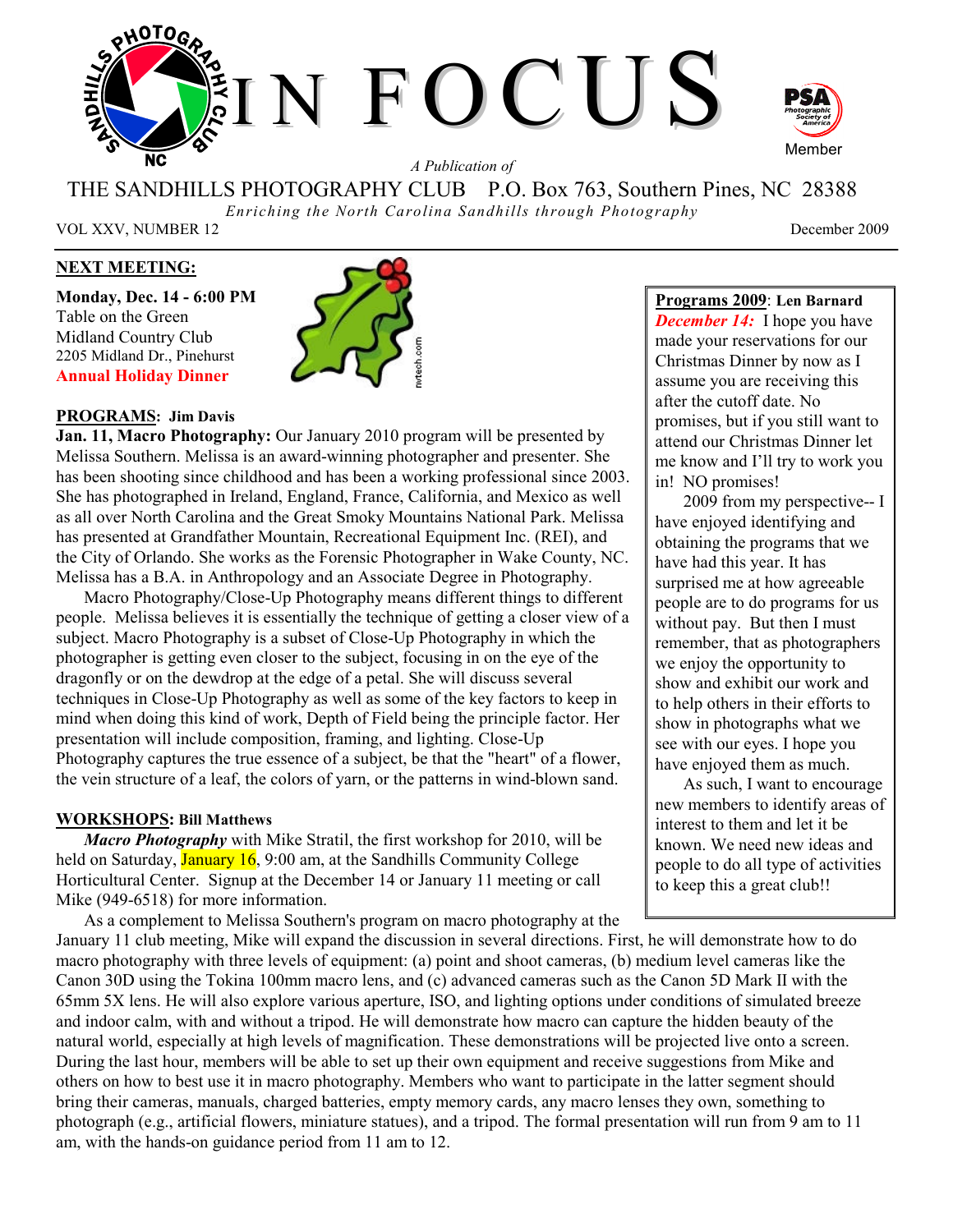**Photographing Wild Birds** with Tom Reedy on Saturday, March 13, 9:30 - 12:00 noon, at the Sandhills Community College Horticultural Center.

This workshop will focus on how to capture good images of birds in the wild. The discussion will be targeted to large wading birds, such as herons, egrets, wood storks and spoonbills. Many of the fundamentals identified in this workshop should apply to most wildlife, not just the large birds. The workshop is meant to be a group participation activity not a "wisdom from the expert" class. Everyone will have an opportunity to talk about the lessons learned from their bird and other wildlife photography.

The discussion will include images of birds and other wildlife, both good images and not so good images. We will discuss what we need to do to control the image, including lighting and composition. To capture a good wildlife image, we need to use the correct equipment and we will discuss cameras, lenses, flashes, and other photographic accessories. The last topic will cover what we need to do in the field in order to come home with some really good images.

This workshop is intended to be very interactive. We all will be learning from one another, which will help us to become better wildlife photographers. It should be a fun and valuable morning.

*Lightroom 3* with Glenn Gilchrist on Saturday, May 15, 9:00 AM, at the Sandhills Community College Horticultural Center. Glenn has spent many hours working with the Lightroom 3 Beta and will share his experience with us. The expected LR3 release is next spring or summer and the Beta version is available free until then. Glenn's Lightroom Workshop last year was very well received and we look forward to learning the new features of LR3 with him this spring. More details to follow.

Additional workshops being considered for 2010 include *Artistic Composition, Resizing & RAW Revisited* **and** *Mounting and Mat Cutting.* 

Suggestions for 2010 workshops are always appreciated. Please pass them on to Bill Matthews, 692-8254 or wmatth@embarqmail.com.

# **EXHIBITIONS: June White**

The Sandhills Photography Club has been asked to participate in the *Palustris Festival* (Latin for long leaf pines) March 2-30, 2010, at the Sandhills Community College. Coordinating this event is Denise Baker who has teamed up with photographers from the sister city, Newry, County Down in Northern Ireland to display their work along with ours. After the show, all the photographs will be sent to Ireland for a similar festival. The goal of the festival is to show an overview of Moore County.

#### **COMPETITIONS: Scott Duvall**

**Gene Lentz**, **Jill Margeson**, **Jim Smith** and **June White** have graciously agreed to serve with me on the 2010 Competition Committee. **Jim Davis** and **Brady Smith** have volunteered to share their expertise by consulting with the new team as needed to insure a smooth transition.

 As a reminder, the first competition in 2010 will be a digital competition in February involving Macro photography. It is the art of taking pictures close up of large or small subjects, live creatures or inanimate objects.

The standard rules of a maximum of two entries taken in the last three years apply.

The other competitions in 2010 are:

 *April Black & White June Open Aug. Stop Action Oct. Architectural*  We will announce the 2011 competition topics shortly.

**COMPETITIONS 2009**: **Brady Smith**

I have thoroughly enjoyed serving you as the competition chairman for the last two years. I especially am grateful for **June White** and **Jill Margeson**, who served as committee members in 2008, and **Jim Smith** and Jim Davis, who have served in that capacity this year. There is no doubt I could have survived without them.

Additionally, I thank **Scott Duvall** for taking on this position in 2010. He's got bigger feet than mine, so he'll have no trouble filling my shoes, even to overflowing.

### **Looking Ahead**

This is my last article as competition chairman [pause for the applause], so thanks again and *HAPPY SNAPPING!* 

Photographs should be taken within Moore County with a focus

on Southern Pines. Photographs can include people, places, animals, things and nature. Two photographs per club member may be submitted.

**Please send the title of your photo, subject, your name, and price for your photograph in case someone would request a reprint, to June White no later than January 18, 2010. Brochures for the Palustris Festival**  will need to be printed thus the early date for sending information to me: **junecwhite@embarqmail.com** or **910-692-6385.** 

Photos are to be *mounted and matted but not framed* for this exhibit. Mats should be neutral such as white or off white, beige or gray*. No colored mats, please.* The college will provide three sizes of Crystal Clear Bags for the hanging. All outer dimensions must exactly fit into the bags:  $8 \times 10$ ;  $11 \times 14$ ;  $16 \times 20$ . The back of your mat must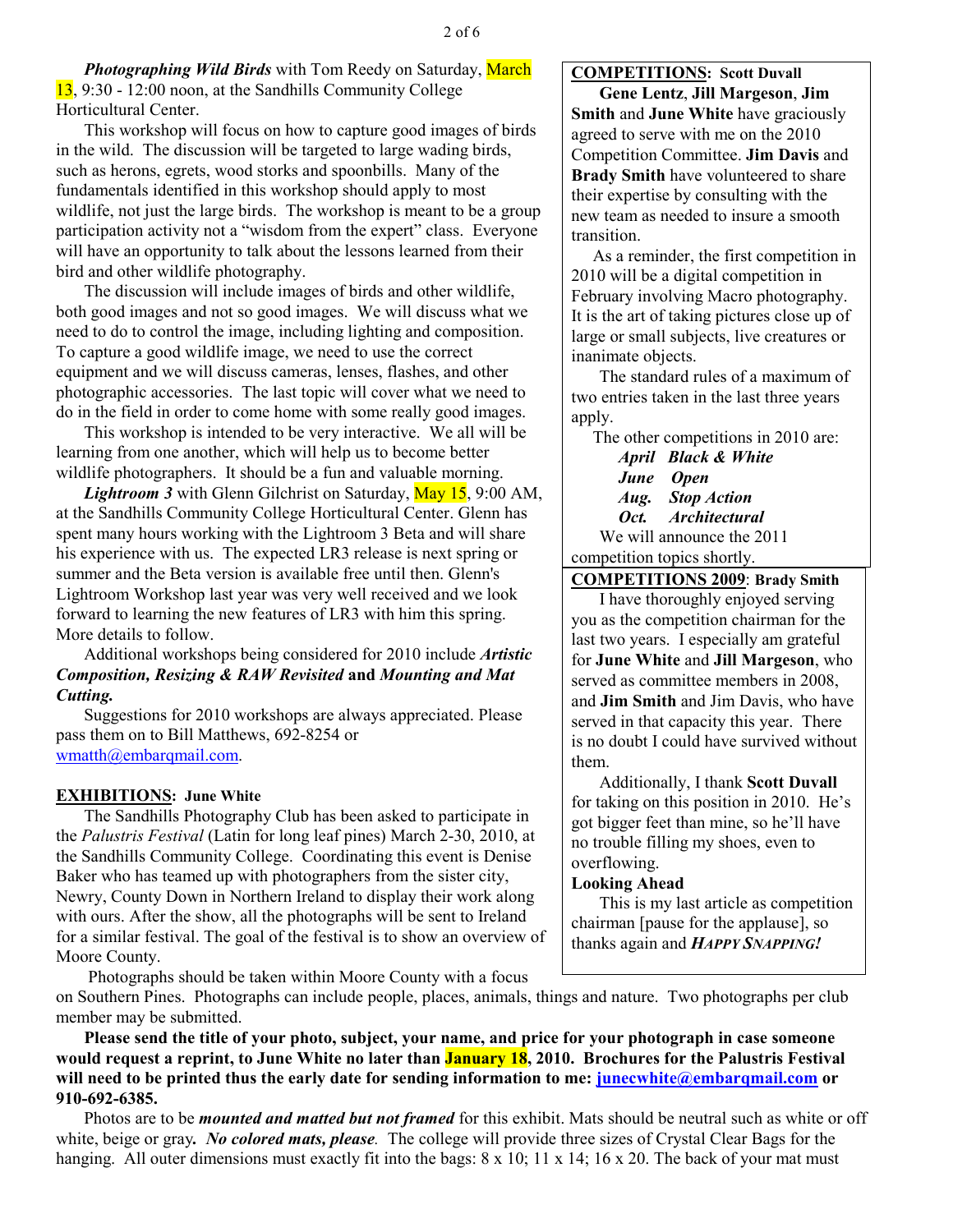include your title, your name and price of the photograph if someone would like a reprint of it. If you would like to enclose your business card it can be placed in the bag holding the photograph. Denise Baker will deliver bags to participants at the January club meeting.

The date for delivering your work to the Hasting Gallery will be **March 1, 2010.** If there are too many entries or duplications the photos may need to be juried. The photographs will be returned to the club participates after the festival in Ireland. A rack will be located in the exhibit area (library) and photographers are encouraged to print note cards and postcards of their photograph on display. These will be for sale the night of the closing reception on **March 25 from 4:00 – 6:00 PM**. Denise will provide someone to be responsible for handling any sales for the club

members. There will not be a commission for sold items.

#### **PRESIDENT'S MESSAGE: Don Hiscott**

This will be my last message as your President. It has been fun serving and watching the Club membership grow so dramatically.

As is the case with any organization, successes are to be attributed to many people. Some of them even work behind the scenes. I have been blessed to have a great Board and they deserve a lot of credit.

**Len Barnard** has done a marvelous job as Vice President and has brought us interesting and informative Programs. Next year will be a challenge for the incoming VP.

**Donna Ford** has served as Secretary. I don't know how she kept the minutes because sometimes the Board discussions got off the track occasionally. Good job.

**Denis Smetana** has been Treasurer for the past two years. It seems that the job could become full time. Lots going on. We only wish that we could have had a little more interest income. Too bad rates are so low.

We've had exciting Competitions this year thanks to **Brady Smith** and his committee. We seem to be able to gripe about certain aspects of the Competitions but they came off smoothly. I know it's a real challenge to find topics and judges. I think the Competitions give us a great chance to learn and improve our photography.

**Betty Hendrix** has looked after Exhibitions for as long as I can remember (sorry Betty, that's not an insult). Because of her good work our members have had lots of opportunities to display their skills. It's a lot of work; Betty we appreciate your efforts.

We had two very successful and fun Field Trips thanks to **Brenda Hiscott** and **Kathy Gr**een. There's a lot of work that goes into planning them and making sure everything goes as planned. Sometimes keeping the participants together is like herding cats. Well done both of you.

**Jim Smith** has served very ably as our PSA (Photographic Society of America representative.

I believe we have had more press coverage this year than ever before thanks to **Ann Stokes**. I know that getting the cooperation of the press is not easy. Thanks for a great job.

It's hard to say enough good things about the Workshops **Bill Matthews** has put together this year. We have had good attendance and have learned a great deal. I think that those who have not attended have missed good times and lots of good experiences. Thanks Bill.

You will be reading this in the Newsletter. **Ann Stephens** is one of our newer members and has stepped into a very challenging job. In addition to having to edit the Newsletter she has had to bug people like me to get the information to her on a timely basis. I don't envy her the task. The Newsletter is a great help in keeping us informed, thanks to Ann

One would guess that our Membership Chair is due all the credit for the increase in membership. Even though that may be true, I think we would be lost without the good work of **Alison Earl**. She keeps the rolls up to date and prepares the nametags. What a big job. Thanks to you Alison.

**John Wynton** has worked on the Website this year. John we haven't seen you at Club meetings and miss you.

**Jim McGill** took over from **John Witkowski** as Club Photographer during the year. I can't imagine a Photography Club without a Club Photographer. We hope to see Jim back in an active role soon following his illness. Best wishes.

We had fun times with the Youth Photography group during the summer. Our young members were enthusiastic and full of great creative ideas. We had help from **Brenda Hiscott**, **Dave Verchick**, **Brady Smith**, **Gary Magee**, **Susan McKibben**, **Bill Newton** and **Jim Smith**. It would be wonderful to see that group expand and meet throughout the year. I know the kids would like that.

What can I say about the **Sheppards**? The job of coordinating the refreshments for the meetings is a big one. I know one of the hardest jobs in the Club would be to get Bill to slow down and give up his beloved Hospitality job. I'm glad the Board voted to continue next year. Thanks Sandy and Bill.

It's been a fun year. Thanks for the opportunity of being your President.

*Don joins me in extending our appreciation for your prayers, cards, calls, food, flowers and many e-mails. You have joined this journey with us and your outreach has helped me endure this ugly illness. From the deepest part of my heart I thank you.**Brenda Hiscott*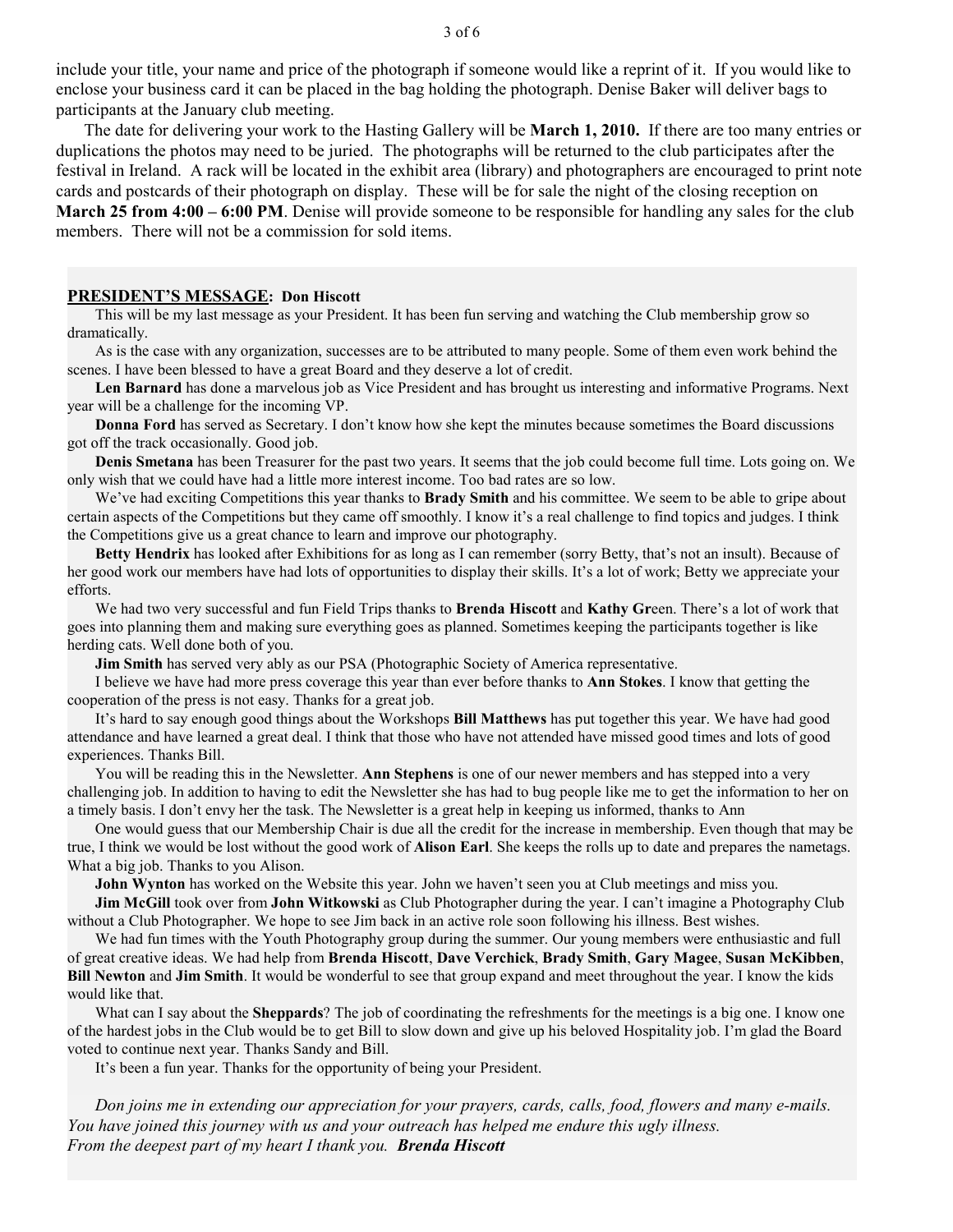# **MEMBERSHIP: Alison Earl**

As of the November meeting we are at **103** paid members, along with our two honorary members! We had two new members join at the November meeting:

*Vic Koos* says he has taken thousands of pictures and slides with 35mm cameras, but considers himself a rookie with digital. His current camera is a Canon 50D and his favorite subjects are family, sports, and scenery. He is hoping to gain knowledge and constructive criticism from the members. He has lived in Foxfire Village for seven years and came from Michigan. He wants us all to know *HE IS A NICE PERSON!* 

*Virginia Fenton* was a former member before we moved to our current location. Virginia considers herself a photography beginner, using a Kodak EasyShare Z740. Her favorite subjects are flowers and garden and she would like to someday be confident enough with her photos to either use them as postcards or enlarge and display them. She and her husband moved to Pinehurst in 2000, coming from NJ where she was a Professor with a Management and Information System company. She has always felt our members were very talented and welcoming and that Saturday workshops were packed with concrete tips and professional pointers. We welcome Virginia back!

I would like to thank *Kathy Green* and *Pat Murray* for their help at the back table again. They are both a major help and I really appreciate them! Kathy has agreed to be the Membership Assistant next year. YAY!!!!!

2010 dues are here! Please complete the form, and mail it to PO Box 763 in Southern Pines.

| It's Membership Renewal Time for 2010!!<br>2010 MEMBERSHIP COUPON FOR DUES: |
|-----------------------------------------------------------------------------|
| Couple:<br>\$45.00                                                          |
| Single:<br>\$35.00                                                          |
| Student:<br>\$20.00                                                         |
| Name:                                                                       |
|                                                                             |
| Address:                                                                    |
| E-Mail:                                                                     |
| Telephone:                                                                  |
| Make checks payable to Sandhills Photography Club                           |
| and mail to: Sandhills Photography Club                                     |
| Dave Verchick, Treasurer                                                    |
| P.O. Box 763<br>Southern Pines, NC 28388                                    |
|                                                                             |
| The strength of an organization depends upon the                            |
| active support of its membership. Please indicate                           |
| your area of interest by checking one or more of the                        |
| following committees:                                                       |
| <b>Christmas Party</b>                                                      |
| Competitions                                                                |
| <b>Exhibitions</b>                                                          |
| <b>Field Trips</b><br>Hospitality                                           |
| <b>Meeting Set-up</b>                                                       |
| Membership                                                                  |
| <b>Newsletter</b>                                                           |
| Programs                                                                    |
| <b>Publicity</b>                                                            |
| Telephone                                                                   |
| Website                                                                     |
| Workshops                                                                   |
|                                                                             |
|                                                                             |

# **LIBRARY: Gisela Danielson**

**NEW BOOKS/DVD**: Two new books and one DVD were donated in October: *The Digital Photography Handbook* by Doug Harmon *The Photography Bible* by Daniel Lezano *Travels to the Edge with Art Wolfe*, DVD You may borrow books and/or DVD/CDs. Place your order via email, gdanielson@nc.rr.com, or call me, 673-

0521. Your order will be ready for pick-up at the next SPC meeting and is due the following month. Donations of gently used and **recent** photography related books and CD/DVDs are always appreciated.

> *NEXT BOARD MEETING***: Thursday, Dec. 17, 3:00 PM, Sandhills Community College Horticultural Gardens Visitor's Center.**

**SPC WEBSITE:** www.sandhillsphotoclub.org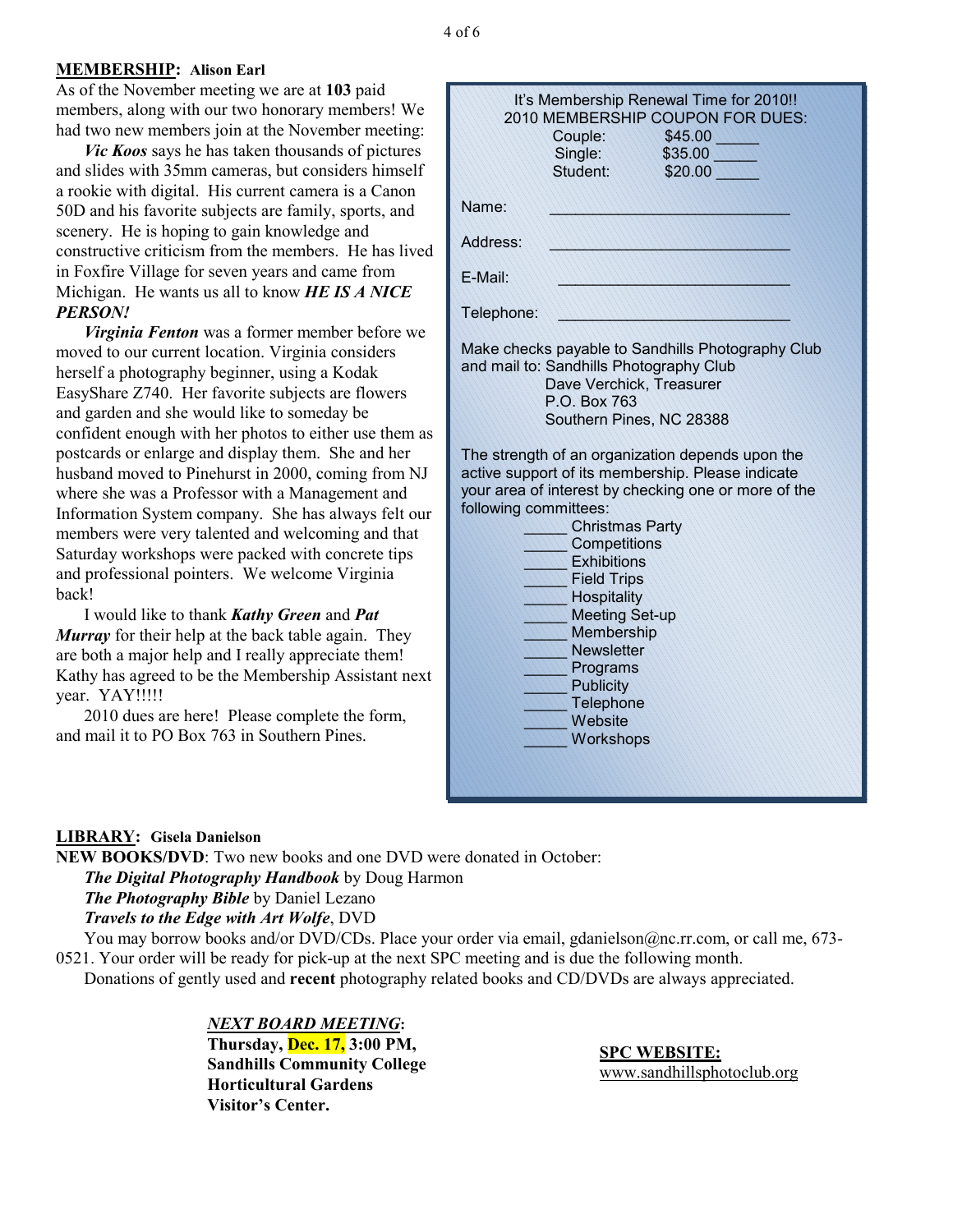# **MONTHLY FINANCIAL REPORT: Denis Smetana**

| Oct. 1, 2009  | <b>Monthly Financial Report Regular Account</b><br><b>Starting balance</b><br>Expenses | \$5,123.21<br>$-$0.00$ |
|---------------|----------------------------------------------------------------------------------------|------------------------|
|               | Income                                                                                 | \$335.58               |
| Oct. 31, 2009 | Final balance                                                                          | \$5,458.79             |

There were no expenses for October.

Income was from Christmas party reservations, 2010 dues paid by three members and interest on our checking account.

### **Monthly Financial Report Projects Account**

 There was no activity in our projects account. Our beginning and ending balance was therefore \$49.48. The balance of the Total Club Bank Account (including the Projects Account) is \$5,508.27.

# **PHOTO EQUIPMENT CLASSIFIED**

#### **FOR SALE – Contact DON HISCOTT at 295-9544**

Three lenses: all Nikon mount (auto Focus) and in excellent condition.

- Nikon ED 18-35mm f3.5-4.5 focuses to 0.33m. Sells new for over \$500, \$250. Internal focus.
- Tamron XR 18-200mm f3.5-6.3 macro \$225.
- Tamron XR 28-300mm f3.5-6.3 macro \$225.

Also Giottos MT8160 tripod \$175; Bogen #3030 Pan/Tilt Head \$25; Tripod & Head together \$185.

**WANTED TO BUY**: An inexpensive, basic digital camera, call Lisa Varney, @ 207/671-9133.

If you wish to buy or sell photo equipment, send your ad to **Ann Stephens** at astephens95@nc.rr.com. Ads run for two issues unless you request otherwise.

## **PLEASE WEAR LOGO CLOTHING** you might

have to January meeting. New members can see what is available and sizes, colors, etc. to help them decide what to order for themselves.

Matt McNeill at JuBilee Screen Print Inc. is the person who handles the orders from our club. JuBilee is in Seven Lakes in the industrial park area, next to the boat repair on 314 Grant Street (Grant runs parallel to Seven Lakes Blvd). Phone 910-673-4240,

www.jubileescreenprint.com.

Matt prefers that we turn in *one group order*, though he says come on over if you want to see samples of sizes, colors, etc. You can contact me (Jill Margeson 763-1497) with questions. I have colors and a catalog.

- Embroidered patches have a 3" diameter \$6.00
- Light weight sweatshirts with hood, zip front, pockets - approx. \$24.55
- Baseball caps \$10.00
- Short sleeve polo shirts, prewashed, cotton knit \$24.55

If you are interested in placing an order, call or email Jill Margeson at 673-1497 or pennyjill@nc.rr.com. You could also see Jill to order at the January club meeting-and look to see colors, sizes, examples of what members are wearing.